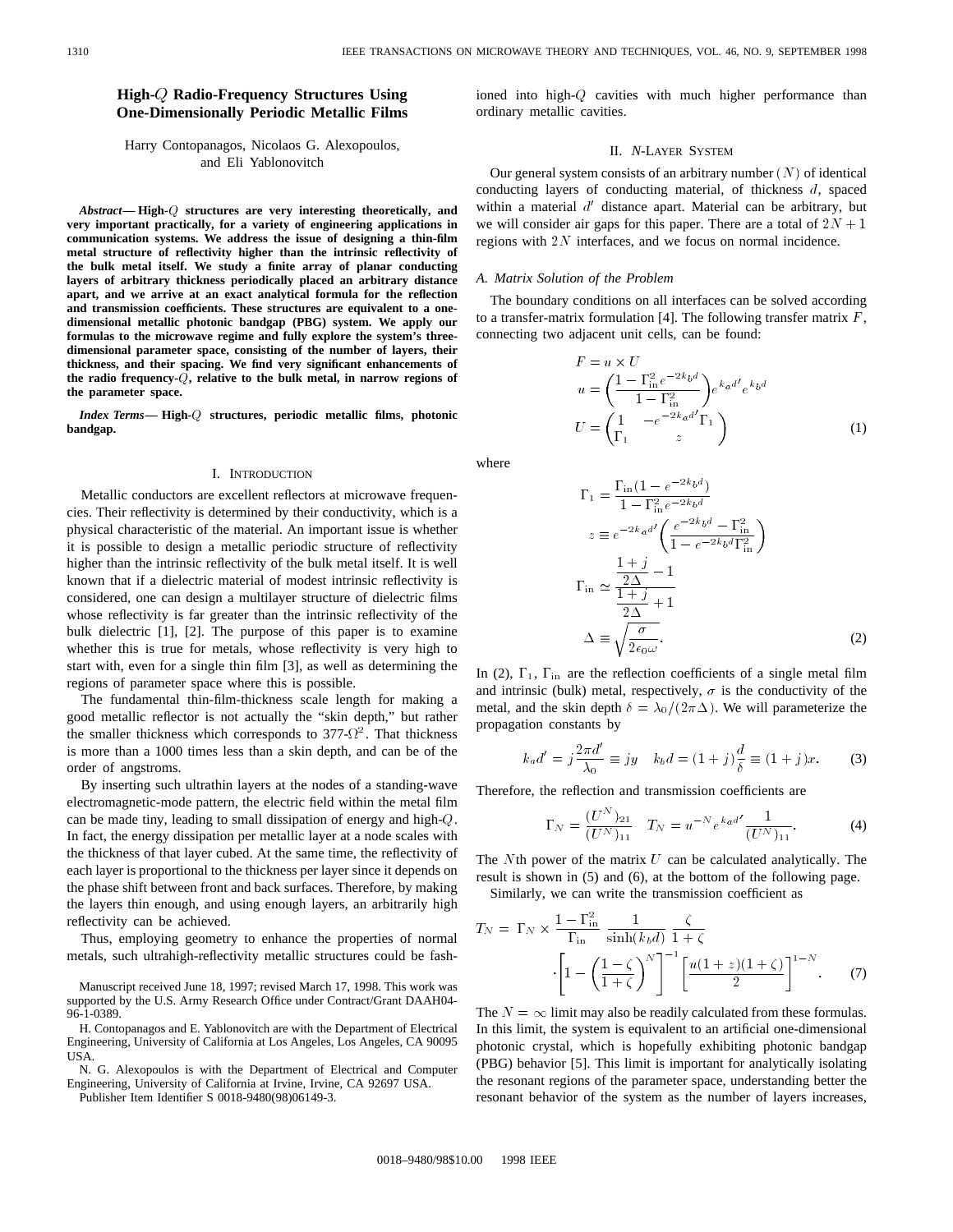and deriving simplified closed-form approximate expressions for the design parameters in the resonant regions. We find

$$
\Gamma_{\infty} = \Gamma_1 \times \frac{2}{\zeta(1+z) + (1-z)}, \qquad T_{\infty} = 0. \tag{8}
$$

We will focus on the unloaded  $Q$ -factor (finesse) of the system  $Q = 1/(1 - |\Gamma|^2).$ 

#### *B. The Resonant Regions*

We expect the resonant regions to be at the vicinity of  $y \simeq \pi \rightarrow$  $d' \approx \lambda_0/2$ . Since the layers are conducting and the metal has very high intrinsic reflectivity, we expect narrow-band resonances. Let us parameterize the resonant regions in  $y$  by

$$
y = \pi - \frac{\epsilon}{2} \quad \frac{1}{\Delta} = \tau \frac{\epsilon}{2} \tag{9}
$$

where  $\epsilon \ll 1, \tau$  is a multiplicative parameter, which can be  $\mathcal{O}(1)$  or higher, and we have parameterized the other small parameter  $1/\Delta$ of the problem in terms of  $\epsilon$ . Taylor-expanding  $\Gamma_{\rm in}$ ,  $\Gamma_1$  up to  $\mathcal{O}(\epsilon^2)$ , we get (10), shown at the bottom of this page, for the Q-factor ratio, valid in the range  $x \geq 0.1$ , where

$$
R_{\pm}(x) \equiv \frac{1 - e^{-4x} \pm 2e^{-2x} \sin 2x}{1 + e^{-4x} - 2e^{-2x} \cos 2x}.
$$
 (11)

### III. NUMERICAL RESULTS AND CONCLUSIONS

In this section, we present numerical results for the  $Q$ -factor ratio  $Q_s/Q_{\text{in}}$ , where the system (s) will be either an N-layer or  $\infty$ -layer system. In Fig. 1, we probe the thicknesses  $x \in \{0.01, 1\}$ , with corresponding resonances at  $y \in {\pi - 1/(90\Delta)}$ ,  $\pi - 1/\Delta$ , and Q enhanced by as much as a factor of 170. The peak values are fitted very well by the equation

$$
\frac{Q_{\infty}^{\max}}{Q_{\text{in}}} = \sqrt{\pi} \frac{\delta}{d}.
$$
 (12)

Regarding the  $(x, y)$  parameter space, the relation

$$
y = \pi - \frac{x^{1-\epsilon}}{\Delta} \tag{13}
$$

with  $\epsilon = 0.0035$  fits the envelope very well for  $x \ge 0.1$ . For  $\epsilon = 0$ , which corresponds to  $d + d' = \lambda_0/2$ , (13) fits the envelope well for  $x \geq 0.2$ . For smaller thicknesses, our general formulas show that the resonances are in the region

$$
\frac{d'}{\lambda_0} \simeq \frac{1}{2} - \frac{1}{\tau} \frac{\delta}{\lambda_0} \tag{14}
$$



Fig. 1. The Q-factor ratio for the  $\infty$ -layer system in the thickness region  $x \in \{0.01, 2\}$  and for resonances  $y = \pi - 1/(\tau \Delta)$  (numbered curves cor $x \in \{0.01, 2\}$  and for resonances  $y = \pi - 1/(T\Delta)$  (numbered curves con-<br>respond to different values of  $\tau$ ). The fitted envelope  $Q_{\infty}^{\max}/Q_{\text{in}} \simeq \sqrt{\pi} \delta / d$ is also shown.

where  $\tau$  is a discretized parametrization of the resonances for given thickness values

$$
0.1 \leq \frac{d}{\delta} \leq 1, 10 > \tau \geq 1
$$
  

$$
10^{-2} \leq \frac{d}{\delta} < 0.1, 90 > \tau \geq 10
$$
  

$$
10^{-3} < \frac{d}{\delta} < 10^{-2}, 500 > \tau \geq 90.
$$
 (15)

In Fig. 2, we show the power balance of the system of  $N$  layers in the thickness region  $x \in \{0.1, 2\}$  when the distance of two successive layers is continuously optimized to ensure resonant behavior, as shown in (13).

The final design issue is the number of layers  $N$  necessary for a given gain (see Fig. 3). For a fixed number of layers  $N$ , the maximum possible Q-enhancement is given by

$$
\frac{Q_N^{\text{max}}}{Q_{\text{in}}} = \sqrt{N} \tag{16}
$$

where, for large enough  $N$ ,  $(N \ge 5)$  layer thickness and spacing are given by the design formulas for the  $N = \infty$  case above.

In conclusion, we have shown that by using spatial periodicity it is possible to make metal resonators with much higher Q-factors than those of cavities constructed by plain metal walls. We believe that our findings will have important applications on systems where it is necessary to exceed the customary Q of normal metallic structures.

$$
\Gamma_N = \Gamma_1 \times \frac{2\left[ (1+\zeta)^N - (1-\zeta)^N \right]}{(1-z)\left[ (1+\zeta)^N - (1-\zeta)^N \right] + \zeta (1+z)\left[ (1+\zeta)^N + (1-\zeta)^N \right]}
$$
(5)

$$
\zeta = \left(\frac{1-z}{1+z}\right)\sqrt{1 - e^{-2k_a d'}} \left(\frac{2\Gamma_1}{1-z}\right)^2\tag{6}
$$

$$
\frac{Q_{\infty}}{Q_{\text{in}}} \simeq \frac{1}{\sqrt{\frac{R_{-}(x)}{\tau} - \frac{1}{2\tau^2} + \sqrt{\left(\frac{R_{-}(x)}{\tau} - \frac{1}{2\tau^2}\right)^2 + \left(\frac{R_{+}(x)}{\tau} - 1\right)^2}}}
$$
(10)